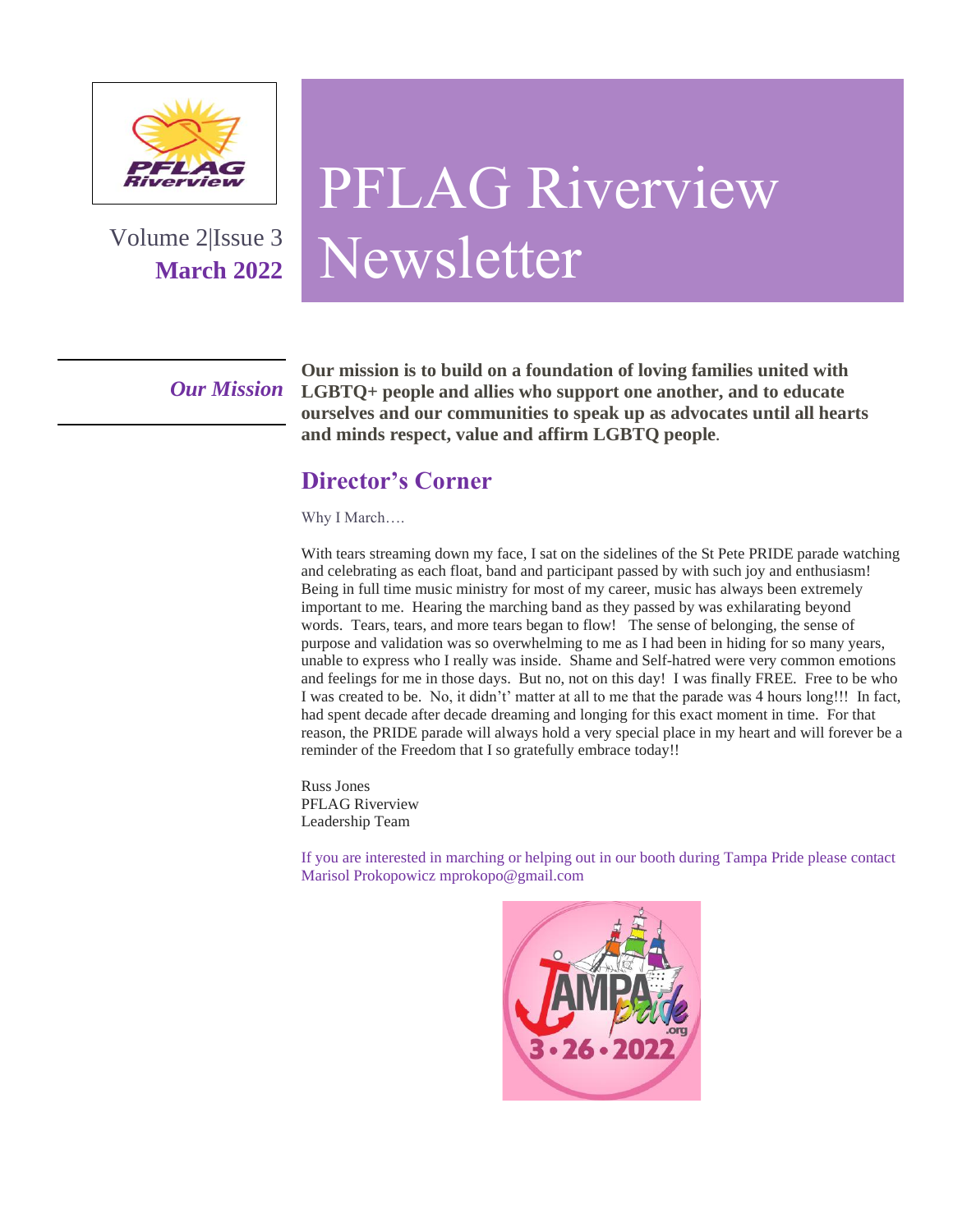#### *Elections*

 Per our bylaws PFLAG Riverview hold elections every other year. We will be holding elections for President, Treasurer and Secretary at after our in-person meeting Tuesday March 22<sup>nd</sup>. Elections are open to PAID members of our chapter. Our current slate is President: Faith Moller, Treasurer: Nico Van West, and Secretary Marisol Prokopowicz If you are interested in running for any of these positions, please contact Marisol Prokopowicz [\(mprokopo@gmail.com\)](mailto:mprokopo@gmail.com) prior to March 15<sup>th</sup>.



#### **Welcome to Leadership Team**



Nichelle Neal (she/her/hers) Social Media manager for Facebook



Lindsay McClelland (she/her/hers) Membership Coordinator



Annie Wescott Social Media Manager for Instagram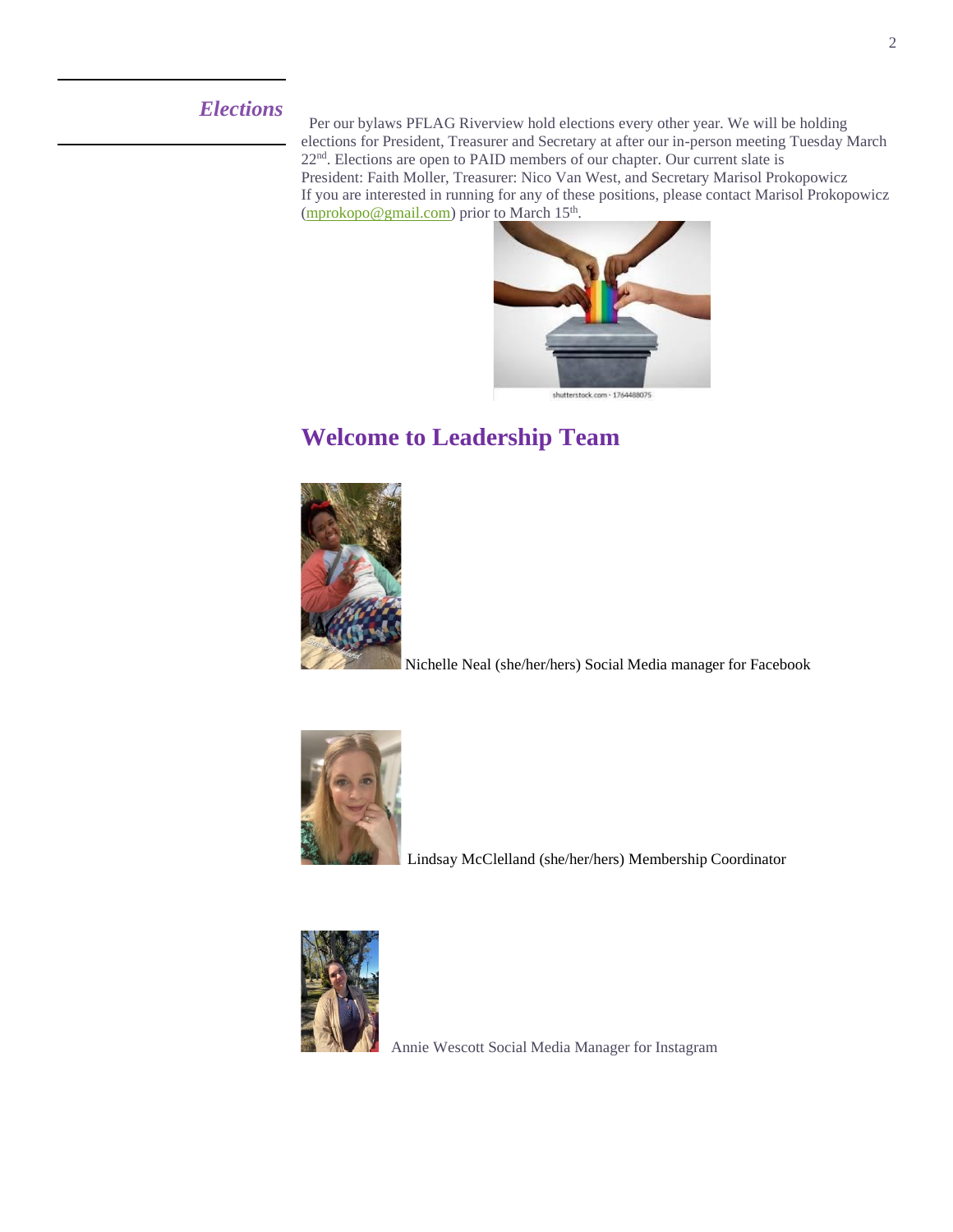

Kimmi Waechter (she/her/hers) Events Coordinator

#### **Upcoming Events**

March 8<sup>th</sup> 7pm: PFLAG Connects Zoom Support



Nathan Bruemmer is a proud Floridian. He has worked as an educator and LGBTQ+ advocate for over 20 years. Nathan was recently appointed by Commissioner Nikki Fried to serve as Florida's LGBTQ Consumer Advocate with the Florida Department of Agriculture and Consumer Services. In this role he serves as the highest ranked LGBTQ+ official in the state. Nathan holds a Juris Doctor from Stetson University College of Law and a Bachelor of Science in Business Administration from University of South Florida. He is an alumnus of Leadership St. Pete, serves on the board of directors of Equality Florida, serves on the St. Pete NAACP Legal Redress Committee and is a  $3<sup>rd</sup>$  grade reading tutor with Lawyers for Literacy

March 22nd 7pm: PFLAG Connect In Person Support at The Regent



Our special guest is our very own Nico Van West. My name is Nico, and I'm the current treasurer of PFLAG Riverview. I love all things fandom, including cosplay, fan fictions and overall geeking out. My sexuality is Demi-pansexual and I'm Non-Binary using they/them pronouns. I am currently in a relationship with my wonderful girlfriend. One of my biggest goals in life is to make an impact in my community and in the lives of the kids in my educational field. I want to give the people around me a safe space to always be themselves (even if they aren't out to the rest of the world yet.) I will be speaking on March 22nd, 2022, at our in-person meeting and I look forward to sharing my story! Hope to see you there!

March 22nd AFTER MEETING: PFLAG Riverview Elections for PAID members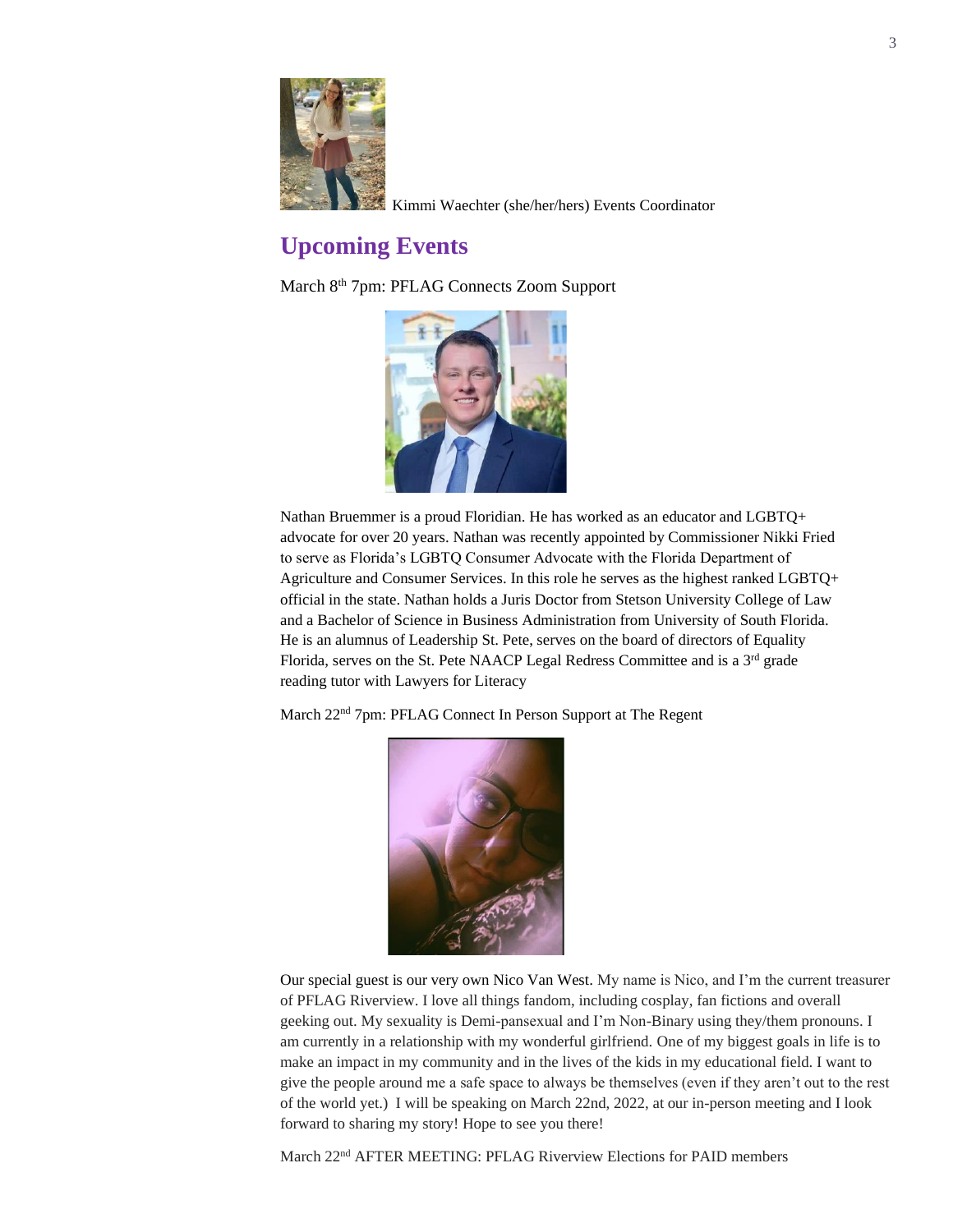March 22nd AFTER MEETING: Pride volunteers/marchers meeting

March 26<sup>th</sup> : Tampa Pride!! 8:30-3:30: Street Fair 3:30-5:30: Diversity Parade [https://tampapride.org](https://tampapride.org/)

If you need a chapter shirt please purchas[e here:](https://www.redbubble.com/i/t-shirt/PFLAG-Logo-Shirt-by-IvanHintonTeoh/28759974.88ZX2?fbclid=IwAR3BhV7ka84XSzoBf4D8hD-QL5Acdu-KUQLwjUPMEifTfq4Dsnal21KMyA4)



#### **Future Events**

April 6th 6-10pm: Greg Anderson Events is hosting Drag Queen Bingo at The Salty Shamrock 6186 N U.S. Hwy 41, Apollo Beach, FL 33572 \$10 for 10 rounds of Bingo. All proceeds go to PFLAG Riverview.

April 12th 7pm: PFLAG Connects in person meeting at The Regent

April 23rd: Metro Youth Summit



It's back! Our annual LGBTQ+ Youth Summit (for ages 13-17) is coming up soon. The LGBTQ+ Youth Summit is an annual, free conference that provides information on Health, Education, and Empowerment so that LGBTQ+ youth leave knowing that they belong and have an important voice in the community.

Metro Inclusive Health hosts this event in partnership with **[GLSEN Tampa Bay](https://www.glsen.org/)** to combat the discrimination LGBTQ+ young people still face in school, at home and within their community.

Attendees are made aware of the support and resources locally in the Tampa Bay area as well as nationally. Through community involvement, we inspire young leaders and work toward an I inclusive future.

With that in mind, our theme for 2022 is LGBTQ+ Visibility.

#### *Workshops will include:*

LGBTQ+ History The Art of Drag Safer Sex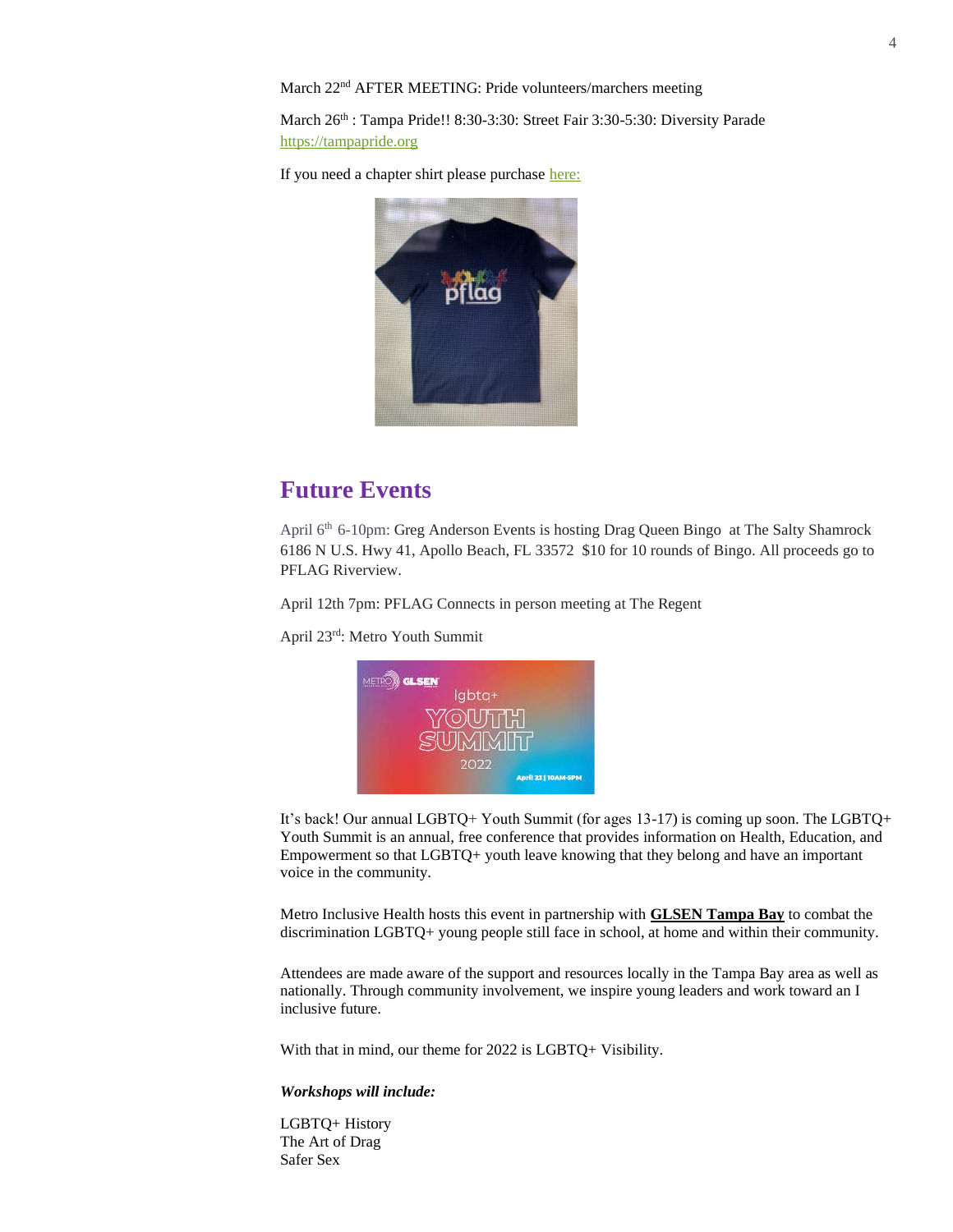Poetry and Precision of Language Date Safe: Teen Dating Violence in LGBTQ+ youth LGBTQ Ableism and Intersectionality The day's events will also include **raffle prizes, and a film screening** from the Tampa International Gay and Lesbian Film Festival (TIGLFF) during lunch.

The deadline to register is April 8, 2022.

<https://www.metrotampabay.org/events/youth-summit-2022/>

April 26th 7pm: PFLAG Connects zoom meeting

Our special guest will be Isaac Salazar (he/him/el) outreach and education coordinator from Zebra Coalition

May 1<sup>st</sup> 2pm: PFLAG Riverview Snap House Fundraiser



SAVE THE DATE!! PFLAG Riverview is hosting a SUNDAY FUNDAY at The Snap House to raise funds for our upcoming Youth Pride Prom 6/17/22 at The Regent! The Snap House is a selfportrait inspired studio and Event Hosting space consisting of 23 uniquely decorated scenes. Your \$25 ticket gives you access for one hour. Space is limited so purchase your ticket in advance using PayPal(Pflagriverviewfamily@gmail.com) , Venmo (@PFLAG-Riverview), or in person at at upcoming PFLAG meeting with cash, check, or credit card. Text Faith for more information. 813- 833-7972.

May 3rd 7pm: PFLAG Riverview Exec/Leadership meeting

May 10<sup>th</sup> 7pm: PFLAG Riverview Connects Zoom meeting

May 24<sup>th</sup> 7pm: PFLAG Riverview Connects in person meeting at The Regent

June 7th 7pm: PFLAG Riverview Connects Zoom meeting

June 17<sup>th</sup> 7pm-11pm: Join us down the rabbit hole for... A Night in Wonderland

An inclusive Prom presented by PFLAG Riverview for 9<sup>th</sup>-12<sup>th</sup> grade and Class of 2020 and 2021

\*\*\*From time to time, we have special guests share on both zoon and in-person support meetings. Please feel free to email Faith at [Pflagriverviewfamily@gmail.com](mailto:Pflagriverviewfamily@gmail.com) to offer your suggestions for future topics of discussion. \*